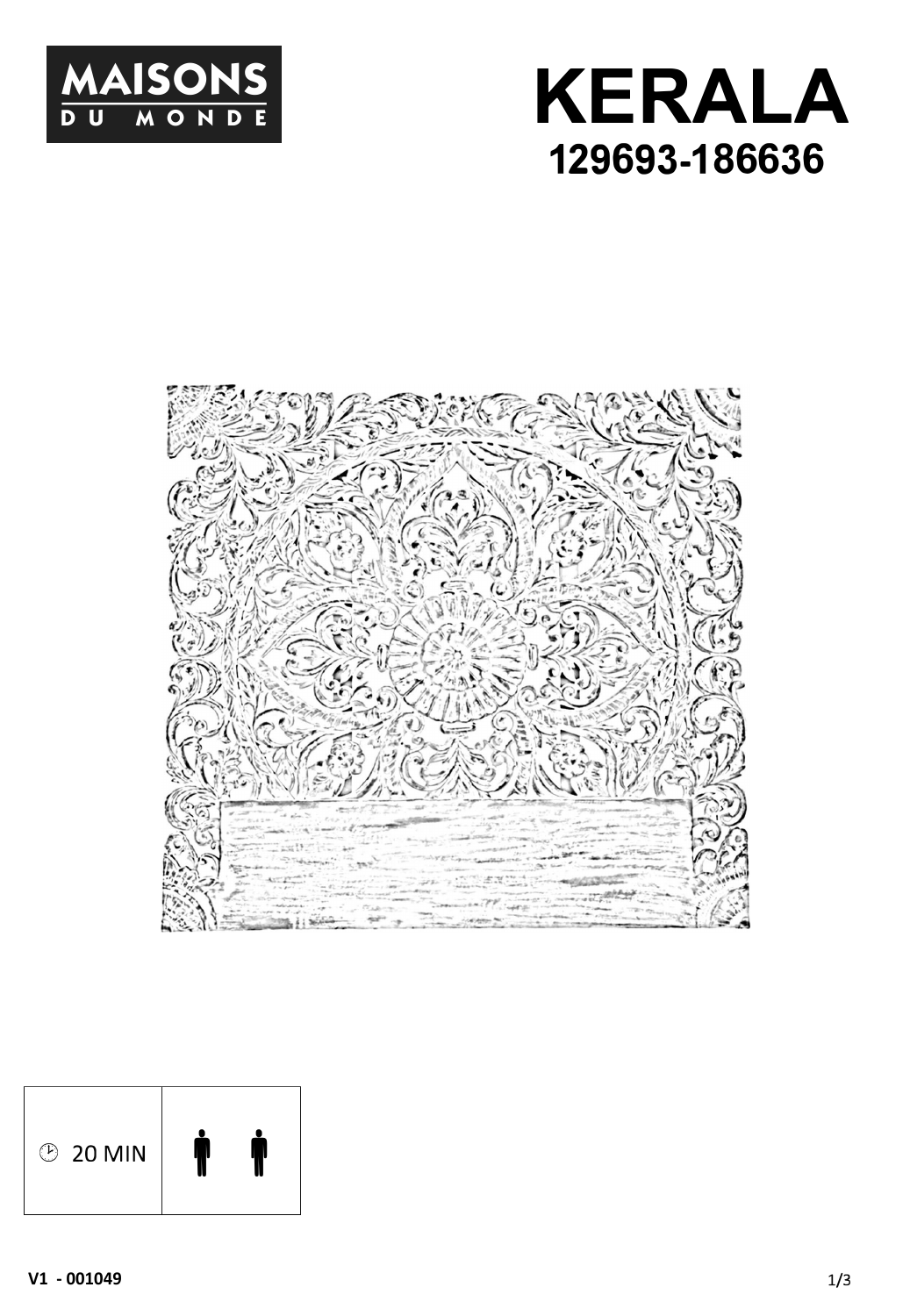#### **FR:** Avertissement : ce meuble est à fixer au mur.

Il existe une grande diversité de murs et de cloisons, c'est la raison pour laquelle nous ne pouvons vous fournir le type exact de fixation.

Il est nécessaire d'identifier le type de paroi à laquelle vous allez fixer ce produit afin de vous procurer les fixations appropriées

# **ENG:** Warning: this unit should be fastened to the wall.

There are many different types of walls and partitions, which is why we cannot provide you with the exact type of mounting system.

Vou need to identify what type of wall you will be securing the product to and purchase the appropriate fasteners

## PT: Aviso: este móvel deve ser fixo na parede.

Existe uma grande diversidade de paredes e divisórias e é por este motivo que não podemos fornecer-lhe o tipo exato de fixação.

É necessario identificar o tipo de parede na quai pretende fixar este produto para obter as fixaçôes adequadas

## **DE:** Warnhinweis: Dieses Mobel ist an der Wand zu befestigen.

Es gibt viele unterschiedliche Wände und Zwischenwände, deshalb können wir Ihnen nicht die passende Befestigungsart liefern.

Sie müssen die Art von Wand, an der Sie dieses Produkt anbringen mochten, genau identifizieren, um sich die passenden Befestigungselemente zu beschaffen

## **IT:** Attenzione: questo mobile deve essere fissato al muro.

Data la grande varietà di pareti e tramezzi, non ci è possibile fornire il tipo esatto di attacco. Per procurarsi gli attacchi appropriati, identificare il tipo di parete cui andrà fissato questo prodotto

# SP: Advertencia: este mueble debera fijarse a la pared.

Existe una gran variedad de paredes y tabiques. Por este motivo, no podemos incluir el tipo exacto de fijación. Es necesario identificar el tipo de pared a la que se fijará el producto antes de adquirir las fijaciones adecuadas

#### **NL:** Waarschuwing: dit meubel moet tegen de muur bevestigd worden.

Er bestaan zeer veel soorten muren en wanden en dus is het voor ons onmogelijk om u de geschikte bevestiging te leveren.

U moet eerst bepalen op welk type wand u dit product gaat bevestigen zodat u de gepaste bevestigingsmiddelen kan aanschaffen

تنبيه·

: للأثاث استعمال أي قبل الأثاث المورِّدةمع الوصل عناصر مجموعة بتثبيت نوصيك :حذير

تنبيه: يجب تثبيت هذا الأثاث في الحائط.

من الضروري التعرّف على نوع الجدار الذي ستثبت عليه السرير في سبيل اقتناء التثبيتات المناسبة.